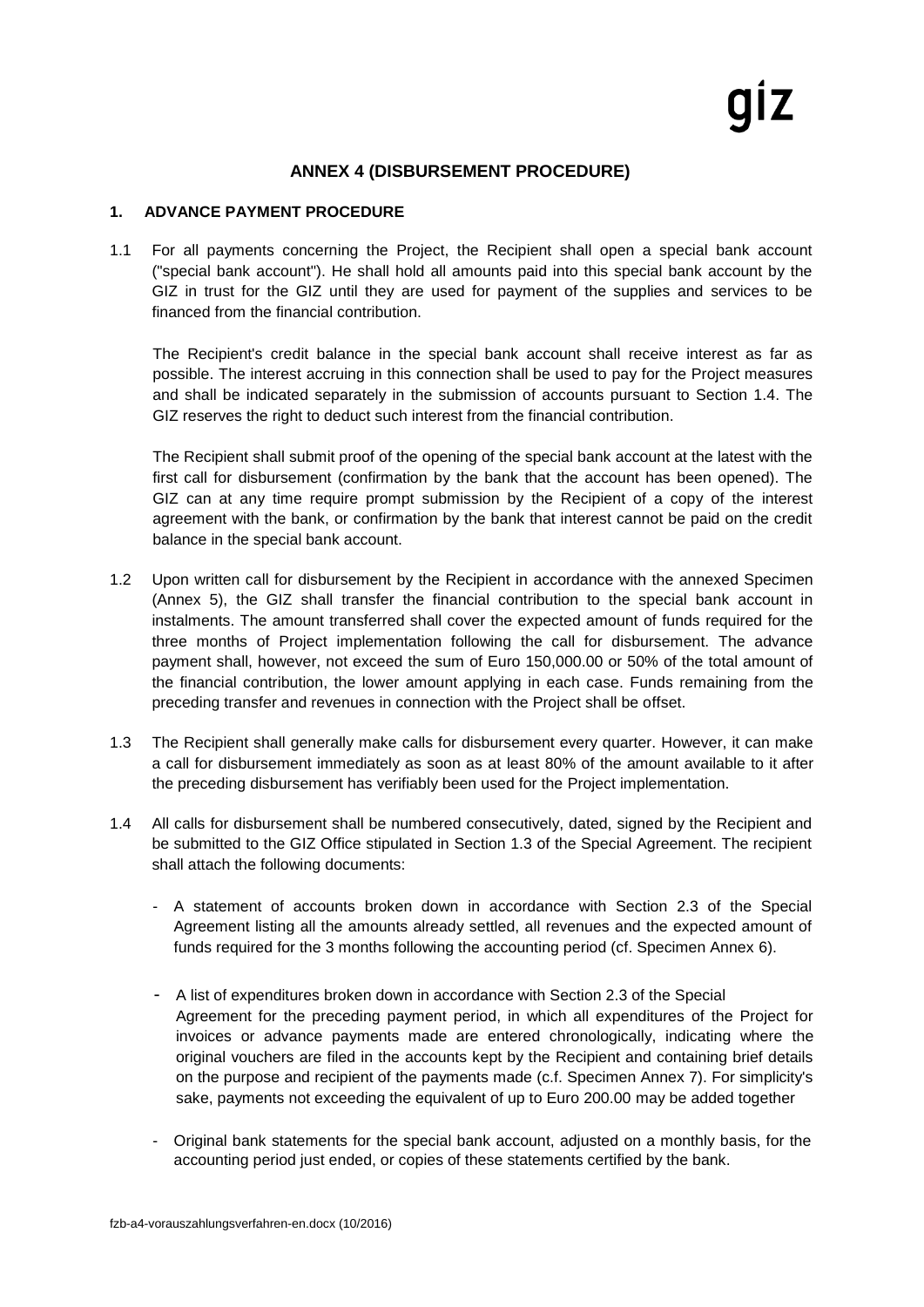- Duplicate or photocopy of customary trade invoices, insofar as the order value exceeds the equivalent of Euro 2,500.00, for those supplies and services paid fully or in part from the financial contribution. In the case of order values which exceed the equivalent of Euro 12,500, duplicates or photocopies of the pertinent contracts for supplies and services shall also be submitted.
- In the case of shipments from abroad with a value exceeding the equivalent of Euro 2,500, copies of the shipping documents (e.g. bill of lading, waybill), indicating the type and nationality of the means of transport employed, type and quantity of goods transported, together with time and place of loading.
- A schedule of the measures involved (schedule of works) insofar as Project measures are carried out by the Recipient itself, subdivided in accordance with Section 2.3 of the Special Agreement, indicating the nature and purpose, as well as the relevant costs of the work performed. Any costs which fall under general administration costs cannot be included in the schedule of works. The costs of the work performed in the schedules of works shall be identified in accordance with the relevant item (cf. Section 2.3 of the Special Agreement).

The Recipient shall endorse the statement of accounts, statement of expenditures and any schedules of work, and thus certify that they are complete and correct.

The calls for disbursement, statements and schedules shall be countersigned by the Expert Consultant. This endorsement shall not imply recognition of the documents by the GIZ.

The Recipient shall submit all the above documents either in German, English, French or Spanish. Documents in any other language must be accompanied by a translation into any of these languages.

At the request of the GIZ / the Expert Consultant, the Recipient shall confirm that the signatories of the documents, declarations and endorsements pursuant to this Section are authorised to represent the Recipient in the implementation of the Special Agreement. The Recipient shall submit, together with the confirmation, specimen signatures of these persons certified by the Recipient.

Documents which do not comply with the conditions of this Section or which contain signatures that are not conclusively those of the legitimate representatives of the Recipient, cannot be accepted by the GIZ. Article 3 of the Financing Agreement shall remain unaffected.

- 1.5 If the Recipient has agreed to co-finance the Project as a counterpart contribution (cf. Section 2.3 of the Special Agreement), it shall pay its share of the financial contribution for payments expected to become due in the next three months into the special bank account no later than each respective call for disbursement, and shall submit evidence of the payment to the GIZ.
- 1.6 The GIZ reserves the right initially to withhold a sum equivalent to up to 5 % of the total amount of the financial contribution initially. The amount withheld shall be disbursed on separate written request for disbursement as soon as all obligations of the Recipient arising from the Financing Agreement and Special Agreement, in particular regarding verification of fund utilization and the reporting, have been met.